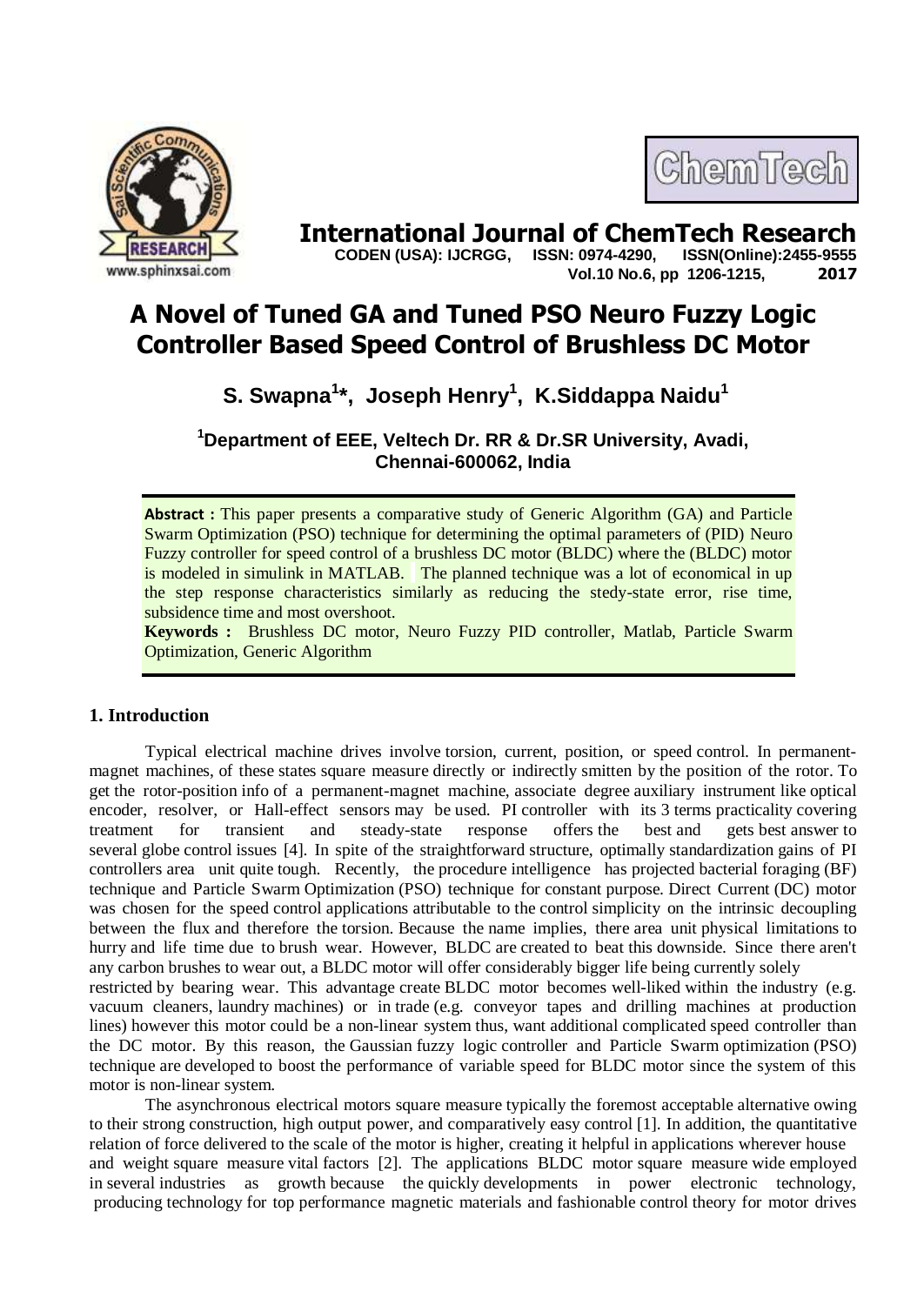[3]. Modern intelligent motion applications demand correct speed and position control owing to the favorable electrical and mechanical properties of BLDC motor. To implement the digital control of 3 part BLDC motor. To style a neuro formal logic control for speed management of BLDC motor. to create the BLDC to rotate within the constant speed to boost the system potency by sensing the inner hall signals of the BLDC motor The BLDC motor has some benefits compare to others form of motors. However, the nonlinearity of this motor drive characteristics cause it's tough to handle victimization typical proportional-integral-differential (PID) controller. so as to beat this main downside, formal logic controller with a mathematician membership perform is developed. The mathematical model of BLDC motor is derived. The controller is meant to tracks variations of speed references and stabilizes the output speed throughout load variations. The effectiveness of the planned technique is verified by develop simulation model in Matlab Simulink software package. The simulation results show that the planned Neuro formal logic controller (FLC) manufacture important improvement control performance compare to the Particle Swarm optimization (PSO) controller for each condition dominant speed reference variations and cargo disturbance variations. **2. Anatomy of a BLDC**

Figure 1 may be a simplified illustration of BLDC motor construction. A brushless motor is built with a static magnet rotor and wire wound stator oil poles. Voltage is regenerate to energy by the magnetic engaging forces between the static magnet. A remarkable property of brushless DC motors is that they're going to operate synchronously to a particular extent. This suggests that for a given load, applied voltage, and commutation rate the motor can maintain open loop lock with the commutation rate as long as these three variables do not deviate from the perfect by a major quantity. The perfect is decided by the motor voltage and force constants. Think about that once the commutation rate is simply too slow for an applied voltage, the BEMF are too low leading to a lot of motor current.



**Figure-1. BLDC motor construction** 

The motor can react by fast to future section position then cut down looking ahead to future commutation. Within the extreme case the motor can snap to every position sort of a stepper motor till future commutation happens. Since the motor is ready to accelerate quicker than the commutation rate, rates abundant slower than the perfect will be tolerated while not losing lock however at the expense of excessive current.

Currently think about what happens once commutation is too quick. When commutation happens early the BEMF has not reached peak leading to additional motor current and a larger rate of acceleration to future section however it'll arrive there too late.

The motor tries to stay up with the commutation however at the expense of excessive current. If the commutation arrives therefore early that the motor cannot accelerate quick enough to catch consequent commutation, lock is lost and also the motor spins down. This happens short not terribly far away from the perfect rate. The abrupt loss of lock seems like a separation within the motor response that makes control system control troublesome.

An alternate to control system control is to regulate the commutation rate till self lockup open loop control is achieved. This is often the tactic we are going to use in our application. Once the load on a motor is constant over its in operation vary then the response curve of motor speed relative to applied voltage is linear.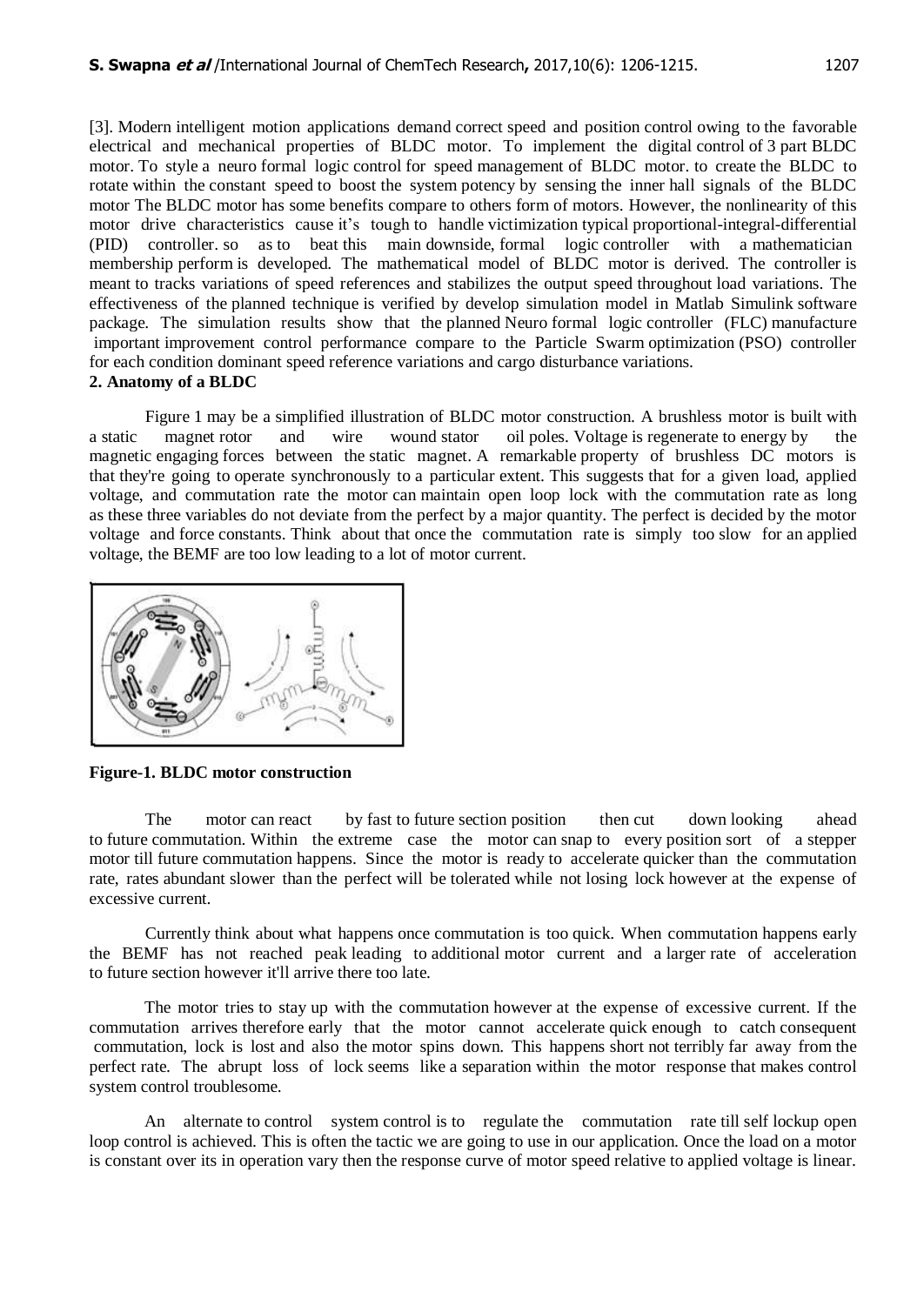If the provision voltage is well regulated, additionally to a relentless force load, then the motor will be operated open loop over its entire speed vary.

# **3. Neuro Fuzzy Pid Controller**

We think about a multi-input, single-output dynamic system whose states at any instant is outlined by "n" variables X1, X2,...,Xn. The management action that derives the system to a desired state is represented by a accepted idea of "if-then" rules, wherever input variables are first reworked into their several linguistic variables, conjointly known as fuzzification shown in figure 2. Then, conjunction of those rules, known as inferencing method, determines the linguistic worth for the output. This linguistic worth of the output conjointly known as fuzzified output is then regenerate to a crisp worth by victimization defuzzification theme. All rules during this design are evaluated in parallel to get the ultimate output fuzzy set that is then defuzzified to urge the crisp output worth. The conjunction of fuzzified inputs is sometimes done by either min or product operation (we use product operation) and for generating the output grievous bodily harm or total operation is mostly used. For defuzzification, we've used simplified reasoning technique, conjointly referred to as changed center of space technique. For simplicity, triangular fuzzy sets are going to be used for each input and output. the complete operating and analysis of fuzzy controller relies on the subsequent constraints on fuzzification, defuzzification and also the knowledge domain of associate FLC, that provides a linear approximation of most FLC implementations.



**Fig. 2 Proposed Block Diagram**

**Constraint 1:** The fuzzification process uses the triangular membership function.

**Constraint 2:** The breadth of a fuzzy set extends to the height price of every adjacent fuzzy set and the other way around. The total of the membership values over the interval between two adjacent sets are going to be one. Therefore, the total of all membership values over the universe of discourse at any instant for an impression variable can perpetually be up to one. This constraint is usually said as fuzzy partitioning.

**Constraint 3:** The defuzzification methodology used is that the changed center of space methodology. This methodology is comparable to getting a weighted average of all potential output values.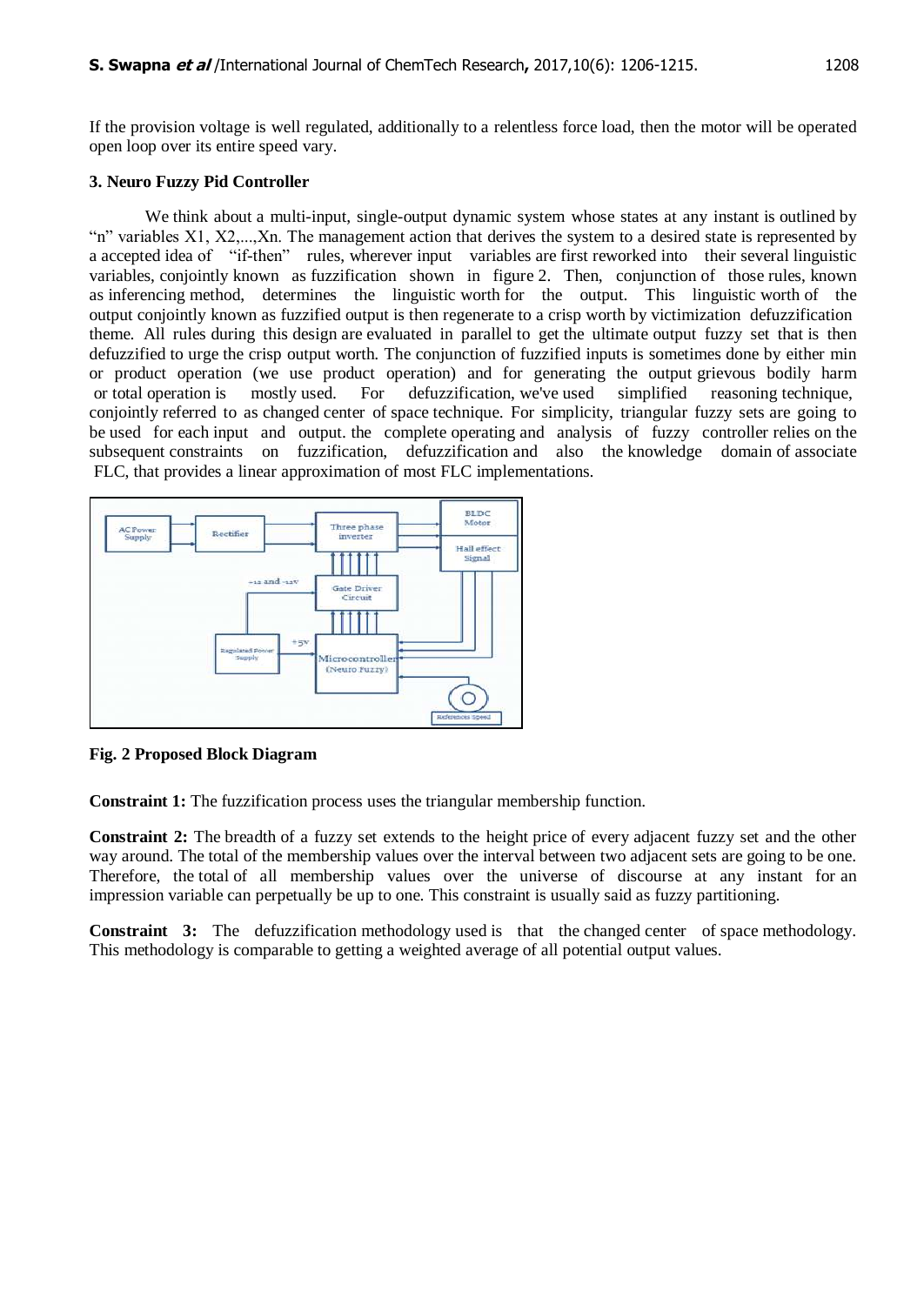

**Fig. 3 Architecture of four rule fuzzy controller from neural networks point of view**

A PFLC, that is described by the on top of "if - then'' rules, are often simply enforced within the variety of a neural network. there's one input node, referred to as a mistake node. The input node feeds to the intermediate or hidden layer of rules, through weighted connections. These weights area unit primarily the definitions of linguistic variables or the fuzzy sets. At these shared weights, the input error is regenerate into linguistic variables and fed to the rule modules or rule layer. Every rule module processes the data accessible to its input in parallel. Rule module takes the input from input layer (error) conditioned by the fuzzy weights (fuzzification) and finds the conjunction of the inputs. The output of rule module is then fed to the output layer through weighted connections. The weights area unit definitions of output fuzzy sets and at the output defuzzification is performed that is chosen to be the "modified center of gravity'' approach as shown in figure 3.



**Fig. 4 Proposed Simulink Diagram**

### **4. Computational or Optimization Techniques**

Computational or improvement Techniques these are techniques that are sometimes used for knowledge modeling and improvement of a value operate, and are employed in inflammatory disease standardization. Few examples are neural networks (computational models to simulate complicated systems), genetic algorithmic program and differential evolution. The improvement techniques need a value operates they fight to reduce. There are four styles of price functions used ordinarily.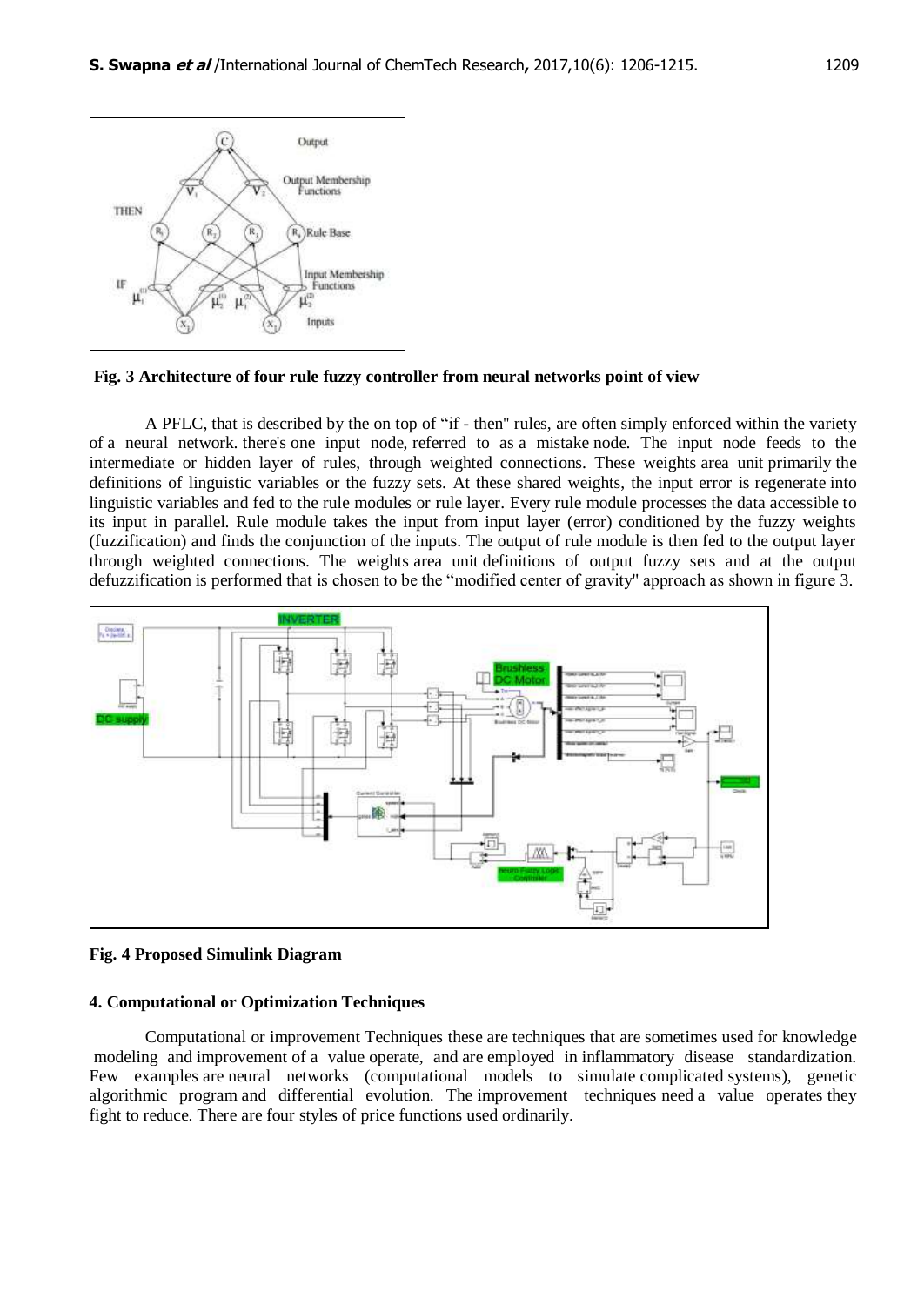## **Integral Absolute Error**

$$
IAE = \int_0^{\tau} |e(t)|
$$

Computational models square measure used for self calibration or automotive vehicle calibration of PI controllers. Self calibration of PI controllers primarily sets the PI parameters and conjointly models method| by victimization some machine model and compares the outputs to ascertain if there square measure any process variations, during which case the PI parameters square measure reset to allow the specified response. The existent forms of adaptive techniques square measure classified supported the very fact that if the method dynamics square measure variable [3], then the controller ought to compensate these variations by adapting its parameters.

There square measure two forms of method dynamics variations, foreseeable and unpredictable. The foreseeable ones square measure generally caused by non linearity's and might be handled employing a gain schedule, which suggests that the controller parameters square measure found for various in operation conditions with Associate in nursing auto-tuning procedure that's used thenceforth to make a schedule. Totally different techniques are accustomed replace the gain schedule mentioned on top of.

#### **5. Particle Swarm Optimization (PSO)**

Particle swarm optimization (PSO) is an optimization technique developed by Dr. Eberhart and Dr. Kennedy in 1995. This is population based optimization technique which was inspired by the social behavior of fish schooling and bird flocking. The basic algorithm of PSO is [5,6]

**Step 1-** At first the minimum and maximum value of the three controller parameters are being specified. This is done by selecting the population of individual which includes the searching point, its individual best value  $(p_{best})$  and its global best value  $(g_{best})$ .

**Step 2-** After that the fitness value is being calculated for each individual using the evaluation function.

**Step 3-** Comparison of each individual is being done which is known as  $p_{best}$ . The best value from  $p_{best}$  is denoted as is g<sub>best</sub>

**Step 4-** After that the member velocity is being modified for each individual k.

$$
v_{j,g}^{(t+1)} = \omega * v_j^{(t)} + c_1^* \, rand \bigcirc * \left( p_{best_{j,g}} - k_{j,g}^{(t)} \right) + c_2^* \, rand \bigcirc * \left( g_{best_g} - k_{j,g}^{(t)} \right) \tag{1}
$$

Where j=1,2,3………………n, g=1,2,3,……………………..n.

Where  $\omega$  is known value. When g is 1 then it represents the change in velocity of controller parameter  $k_p$ .

When g is 2, then it indicates the change in parameter  $k_i$ . Similarly when g is 3 then it denotes the change in parameter  $k_d$ .

**Step 5**- If

$$
v_{j,g}^{(t+1)} > V_g^{max}
$$
, then  $v_{j,g}^{(t+1)} = V_g^{max}$   
 $v_{j,g}^{(t+1)} > V_g^{min}$ , then  $v_{j,g}^{(t+1)} = V_g^{min}$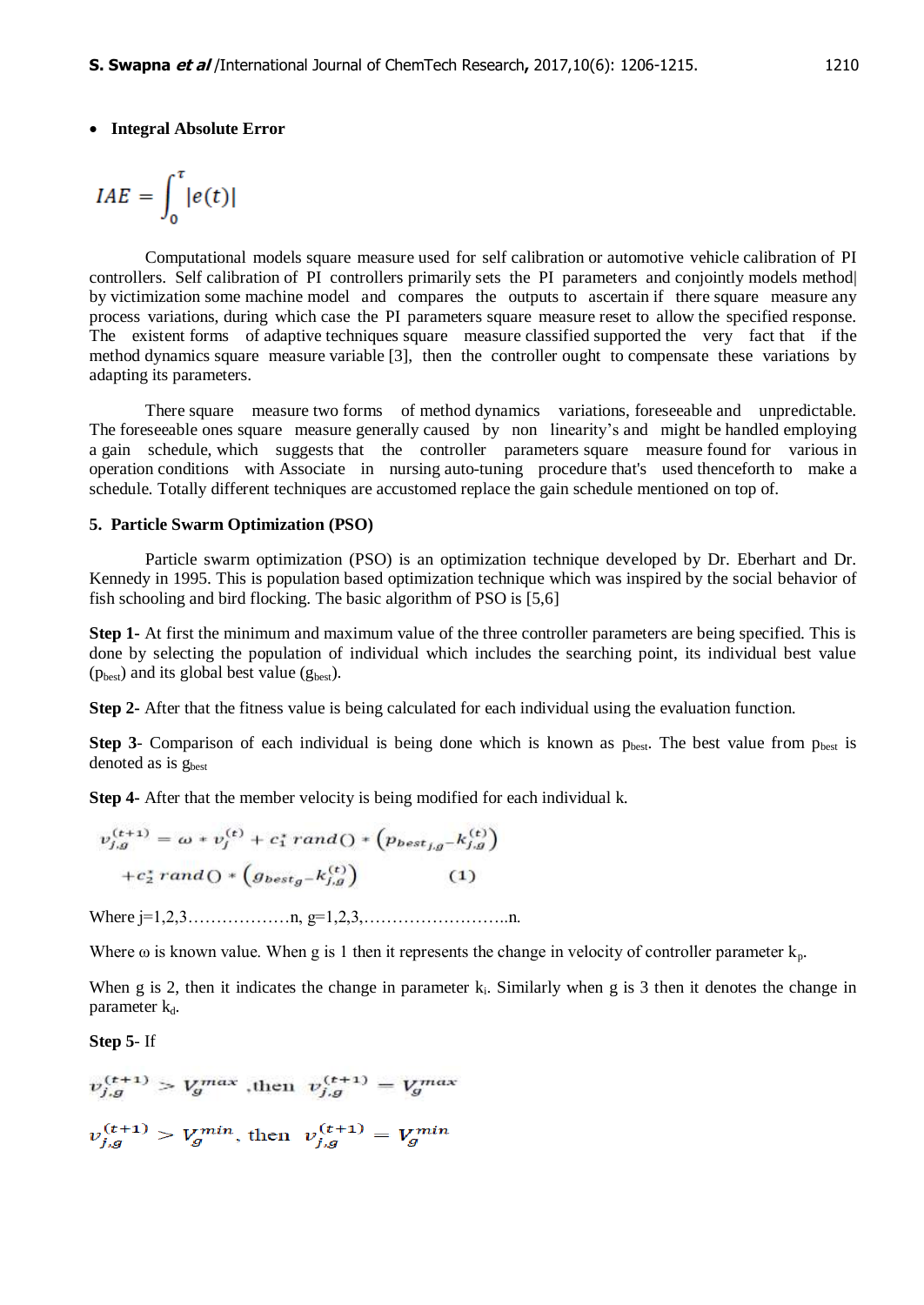**Step 6**- Modified the member of each individual k

$$
k_{j,g}^{(t+1)} = k_{j,g}^{(t)} + v_{j,g}^{(t+1)},
$$
  

$$
k_g^{min} \le k_{j,g}^{(t+1)} \le k_g^{max}
$$
 (2)

Where  $k_g^{\text{min}}$  and  $k_g^{\text{max}}$  represent the minimum and maximum, respectively, of member g of the individual. When is 1, then kp parameter indicates lower and upper bound which is indicated by  $k_g^{min}$  and  $k_g^{max}$ respectively. When g is 2, then ki controller decides the which are indicated by  $k_g^{min}$  and  $k_g^{max}$  respectively. When g is 3, then the kd controller indicates the lower and upper bounds which are being indicated by  $k_g^{min}$  and  $k_g^{\text{max}}$  respectively.

**Step 7-** If the maximum v-0alue is reached through number of iteration then proceed to Step 8. or else proceed to Step 2.

**Step 8-** The latest individual which is now generated becomes the optimal controller parameter.



The Fig 4 shows that the flowchart of parameter optimizing procedure using PSO.

**Fig. 4. Flow chart for simulation of PSO based PID controller.**

### **6. Generic Algorithm (GA)**

Genetic algorithm was first introduced by John Holland as reported. It is a heuristic optimization technique inspired by the mechanism of natural selection. The basic algorithm for GA to solve optimization problems is,

**Step 1**- At starting, initial population of compositions of the functions and terminals of the optimization problem is generated.

**Step 2**- Perform the following sub steps iteratively on the population of programs until the criterion for the termination has been achieved:

i) Each program in the population is executed and fitness value using the fitness measure is applied.

ii) A new population of programs is created by applying the following operations that is (a) Reproduction (b) Crossover (c) Mutation.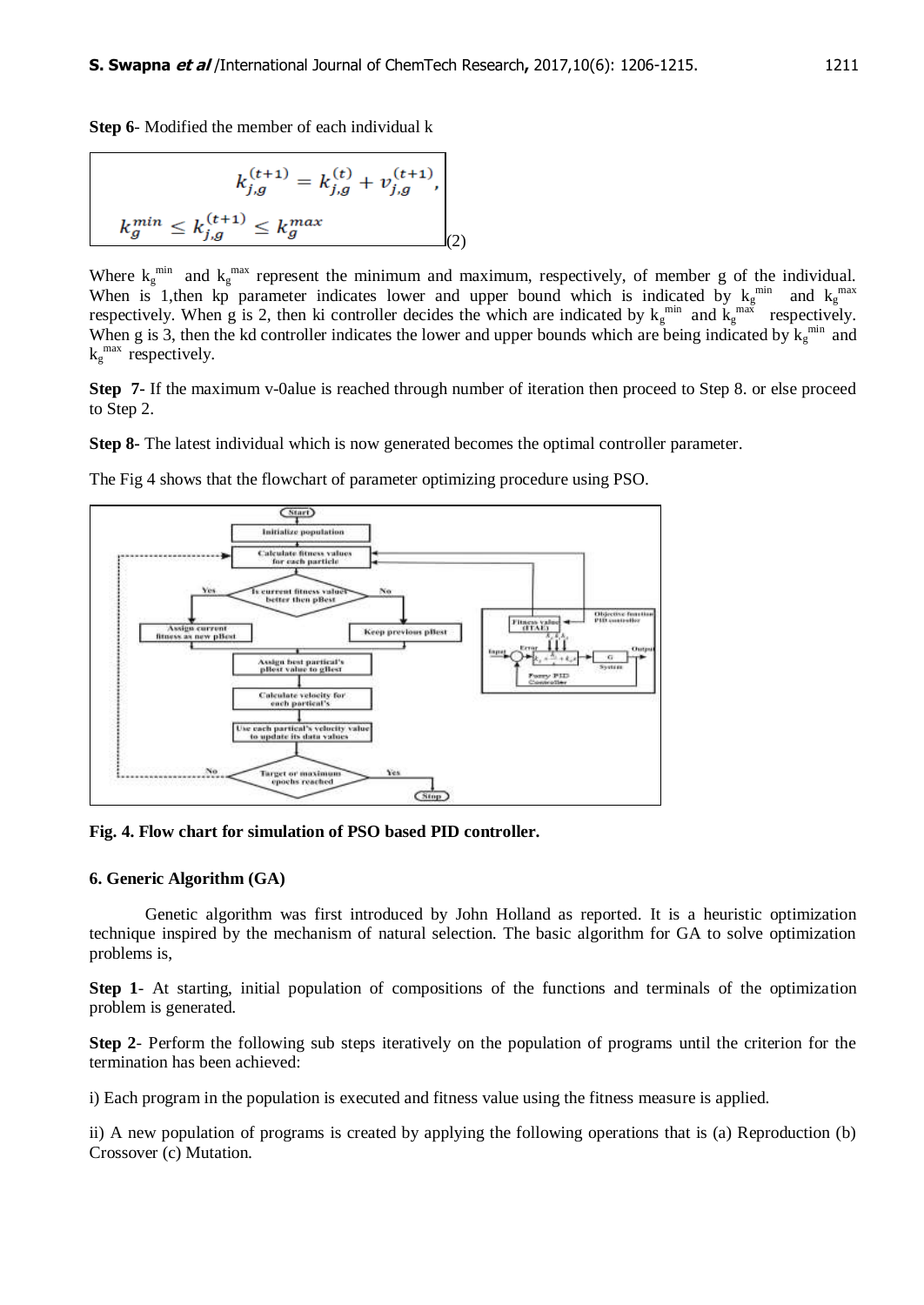**Step 3**- The identified individual program is designated by result designation .This result may be a solution or an approximate solution to the problem.

The Figure 5 shows that the flowchart of parameter optimizing procedure using GA.



**Fig. 5. Flow chart for simulation of GA based Fuzzy PID controller**

## **7. Result and Discussion**

## **CASE I: IAE criteria with Partial Swarm Optimization technique**

From the fig 6 graph it is clear that the best fitness value is 7.687e+6.



**Fig.6. Output of Partial Swarm Optimization technique using IAE**

## **Table1.1 Output parameter of IAE**

| S.NO | --<br>$\mathbf{D}$ | $\mathbf{r}$<br>Лı | t val                                  |
|------|--------------------|--------------------|----------------------------------------|
|      | 3.5501             | 5478<br>18.54      | $+06$<br>2708<br>-<br>$.21 \times 10e$ |

At no load condition the PMSM drive simulink model was evaluated for the wave form of Speed response, motor torque and current by using PI-Controller. The waveforms are presented below. The simulation result for speed reference input of 3000 rpm with controller gains are KP = 3.5502, KI = 18.5479 with a load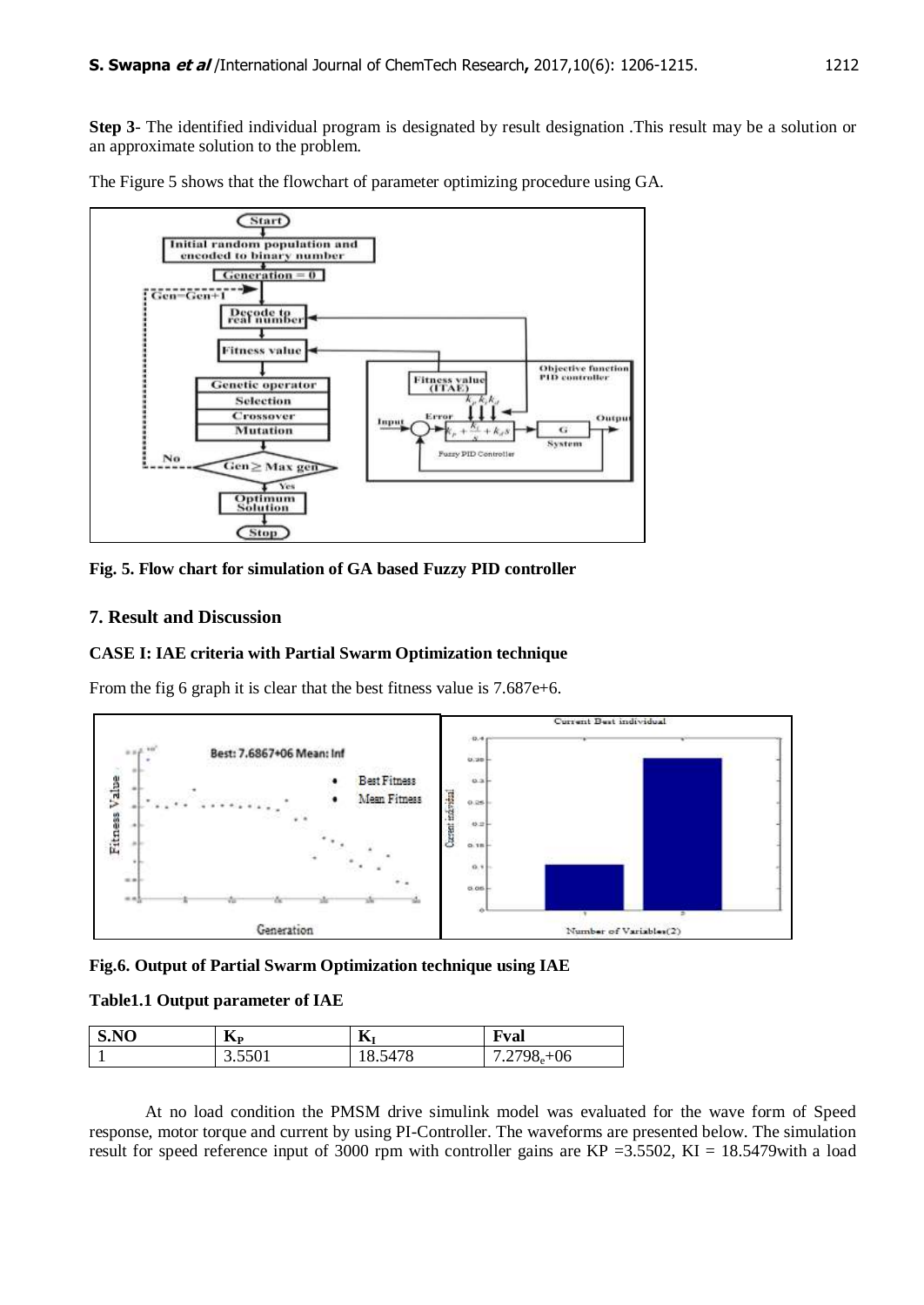torque of 0 Nm, i.e. no load is applied to the motor at 0.1 sec which is shown in fig 7.Under this condition Motor torque is shown in fig.8at No-load condition.



**Fig.7. Simulation result of speed response using PI-Controller when no load is applied to the motor at 0.1**  sec when  $TL = 0$  Nm,  $t=0.1$  sec.



**Fig.8.Simulation result of Motor torque using PI-Controller when no-load is applied to motor at 0.1 sec when TL=0Nm, t=0.1sec**

## **CASE II: IAE criteria with generic algorithm technique**

From the fig 9 graph it is clear that the best fitness value is  $5.9178e+06$ .



**Fig.9. Output of Generic Algorithm technique using IAE**

### **Table1.2 Output parameter of IAE**

| S.NO | $\mathbf{D}$       | $\mathbf{r}$<br>Δı | <b>Fval</b>         |
|------|--------------------|--------------------|---------------------|
|      | 1072<br>0. I V / 4 | 0.1038             | $.9178 + 06$<br>J.J |

In this condition the PMSM drive simulink model was evaluated for the wave form of Speed response, motor torque and current by using PI-Controller. The waveforms are presented below. The simulation result for speed reference input of 3000 rpm with controller gains are  $KP = 0.7651$ ,  $KI = 4.8748$  with a load torque of 0 Nm, i.e. no load is applied to the motor at 0.1 sec which is shown in fig 10.Under this condition Motor torque is shown in fig.11 at No-load condition.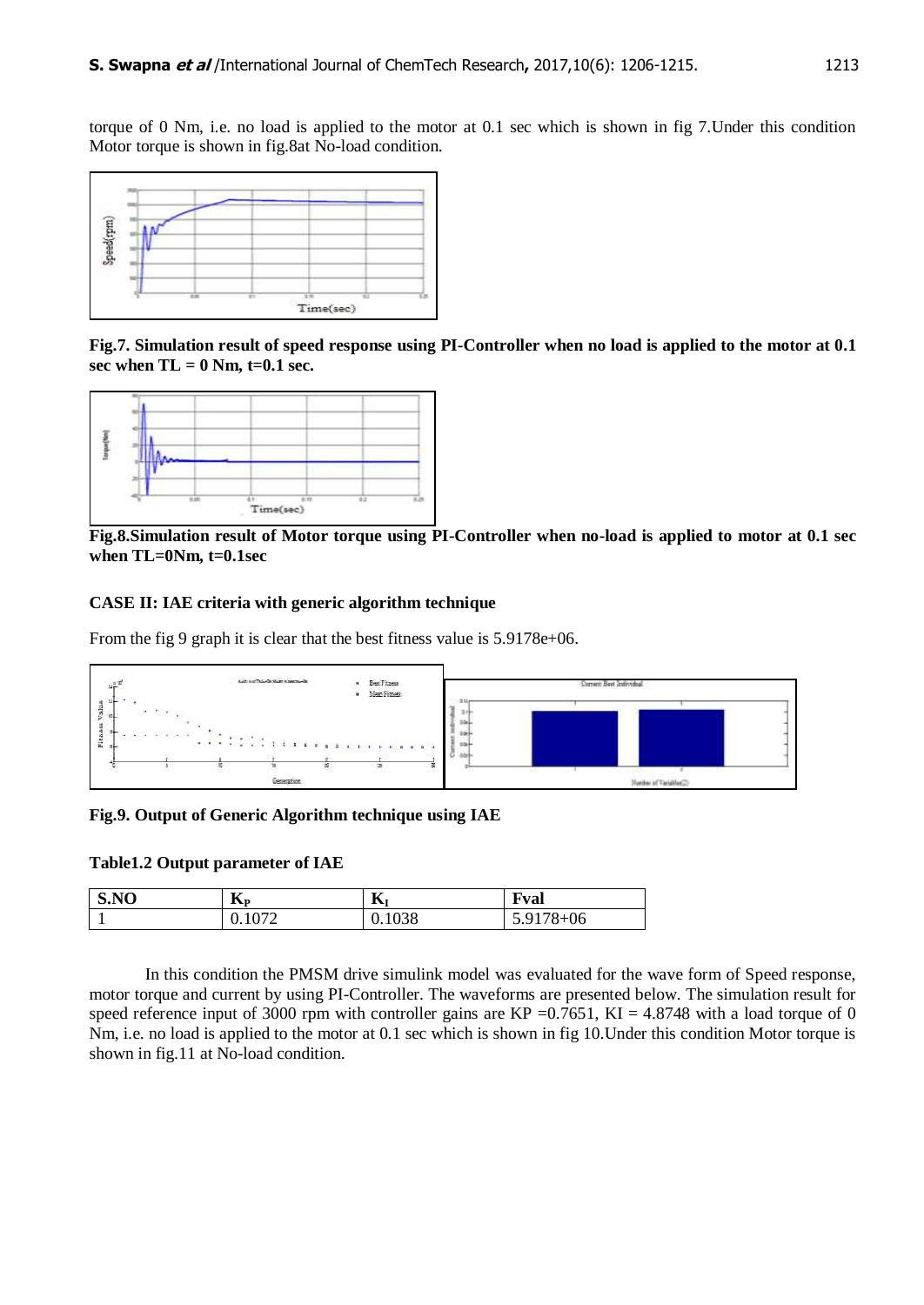| 3800<br>3000 |     |           |     |     |
|--------------|-----|-----------|-----|-----|
| 2500 %       |     |           |     |     |
| я<br>388     |     |           |     |     |
| 1500<br>٠    |     |           |     |     |
| 1000<br>500  |     |           |     |     |
| 啺<br>0.06    | 0.1 | 0.15      | 0.2 | 636 |
|              |     | i wma(lim |     |     |

**Fig.10 Simulation result of speed response using Fuzzy PID-Controller when no load is applied to the**  motor at  $0.1$  sec when  $TL = 0$  Nm,  $t=0.1$  sec

| g<br>Torquey | rok<br>$\overline{\phantom{a}}$<br>-105 | 0.05 | 0.1 | 0.95      | 0.2 | 0.25 |
|--------------|-----------------------------------------|------|-----|-----------|-----|------|
|              |                                         |      |     | Time(sec) |     |      |

**Fig.11.Simulation result of Motor torque using Fuzzy PID -Controller when no-load is applied to motor at 0.1 sec when TL=0Nm, t=0.1 sec**

### **CASE III: Comparison of GA and PSO Using Integral Time Absolute Error (IAE)**

From figure12 it is clear that the response parameters for GA are better as compared to PSO.



**Figure.12 Comparison of GA and PSO using IAE**

## **References**

- 1. M. Hua, H. Hu, Y. Xing, Z. He, "Distributed Control for AC Motor Drive Inverters in Parallel Operation," *IEEE Transactions on Industrial Electronics*, vol. 58, no. 12, pp. 5361–5370, Dec. 2011.
- 2. A. Ahfock and D. Gambetta,"Sensorless commutation of printed circuit brushless direct current motors," published in IET Electric Power Applications received on 4th June 2009.
- 3. A.Halvaei Niasar, Abolfazl Vahedi and Hassan Moghbeli," Torque Control of Brushless DC Motor Drive based on DSP Technology," in proceeding of International Conference on Electrical Machines and Systems 2007, Oct. 8~11, Seoul, Korea.
- 4. C.L.Lin, H.Y.Jan, Evolutionarily multiobjective PID control for linear brushless DC motor, in: Proc. of IEEE Int. Conf .Industrial Elect. Society(3) Nov. 2002, pp. 2033-2038.
- 5. L. Gao, H. Gao, C. Zhou, Particle swarm optimization based algorithm for machining parameter optimization, in: Proceedings of the 5th World Congress on Intelligent Control and Automation( 4) June 15-19, 2004, pp. 2867-2871.
- 6. Huang Han, Qin Hu, Hao Zhifeng, Lim Andrew. Example-based learning particle swarm optimization for continuous optimization. Inform Sci 2012;182(1):125–38.